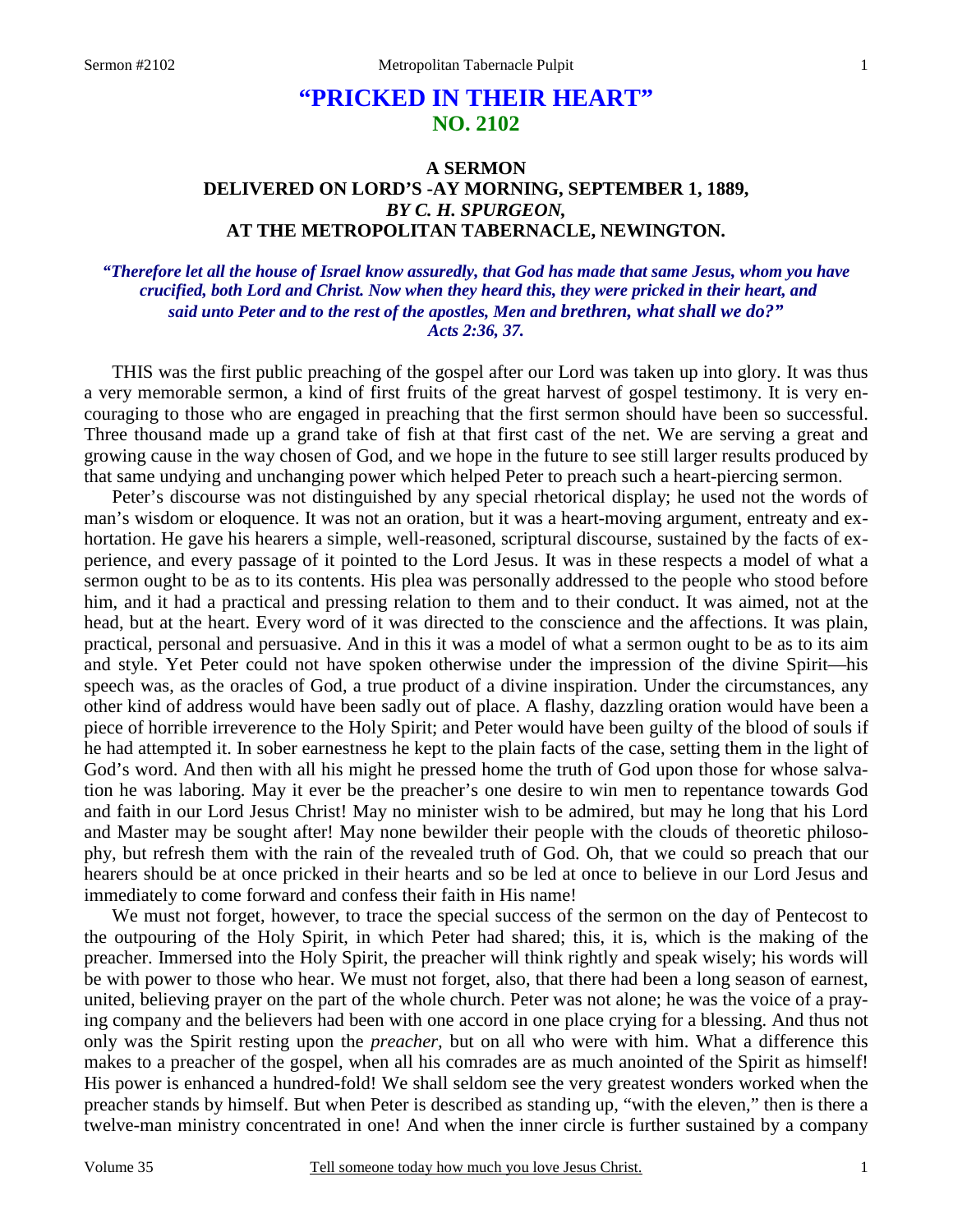of men and women who have entered into the same truth of God, and are of one heart and one soul, then is the power increased beyond measure! A lonely ministry may sometimes effect great things, as Jonah did in Nineveh, but if we look for the greatest and most desirable result of all, it must come from one who is not alone but is the mouthpiece of many. Peter had the one hundred and twenty registered brethren for a loving bodyguard, and this tended to make him strong for his Lord. How greatly I value the loving co-operation of the friends around me! I have no words to express my gratitude to God for the army of true men and women who surround me with their love, and support me with their faith. I pray you never cease to sustain me by your prayers, your sympathy, and your co-operation; until some other preacher shall take my place when increasing years shall warn me to stand aside.

Yet much responsibility must rest with the preacher himself. And there was much about Peter's own self that is well worthy of imitation. The sermon was born of the occasion, and it used the event of the hour as God intended it to be used. It was earnest, without a trace of passion—and prudent, without a suspicion of fear. The preacher himself was self-collected, calm, courteous and gentle. He aired no theories, but went on firm ground, stepping from fact to fact, from Scripture to Scripture, from plain truth to plain truth. He was patient at the beginning, argumentative all along, and conclusive at the end. He fought his way through the doubts and prejudices of his hearers, and when he came to the end, he stated the inevitable conclusion with clearness and certainty. All along he spoke very boldly, without mincing the truth: "You with wicked hands have crucified and slain Him whom God has highly exalted." He boldly accused them of the murder of the Lord of Glory, doing his duty, in the sight of God and for the good of their souls, with great firmness and fearlessness. Yet there is great tenderness in his discourse. Impulsive and hot-headed Peter, who, a little while before, had drawn his sword to fight for his Lord, does not, in this instance, use a harsh word. He speaks with great gentleness and meekness of spirit, using words and terms all through the address which indicate a desire to conciliate and then to convince. Though he was as faithful as an Elijah, yet he used terms so courteous and kindly, that if men took offense, it would not be because of any offensiveness of tone on the speaker's part. Peter was gentle in his manner, but forceful in his matter. This art he had learned from his Lord. And we shall never have master-preachers among us till we see men who have been with Jesus and have learned of Him. Oh, that we could become partakers of our Lord's Spirit and echoes of His tone! Then may we hope to attain to Pentecostal results, when we have preachers like Peter, surrounded by a band of earnest witnesses and all baptized with the Holy Spirit and with fire.

When we follow the run of Peter's argument, we do not wonder that his hearers were pricked in their hearts. We ascribe that deep compunction to the Spirit of God. And yet it was a very reasonable thing that it should be so; when it was clearly shown to them that they had really crucified the Messiah, the great hope of their nation, it was no wonder that they should be smitten with horror. Looking as they were, for Israel's King, and finding that He had been among them, and they had despitefully used Him—had even crucified Him; they might well be smitten at the heart! Though for the result of our ministry we depend wholly upon the Spirit of God, yet we must adapt our discourse to the end we aim at. Or, say rather, we must leave ourselves in the Spirit's hand as to the sermon itself, as well as in reference to the result of the sermon. The Holy Spirit uses means which are adapted to the end designed. Because, beloved, I do desire beyond all things that many in this congregation may be pricked in the heart, I have taken this concluding part of Peter's discourse to be the text of my sermon this morning. Yet my trust is not in the word itself, but in the quickening Spirit who works by it. May the Spirit of God use the rapier of His word to pierce the hearts of my hearers!

First, note that Peter speaks to his hearers about their evil conduct to the Lord Jesus; and, secondly, he declares to them the exaltation that God had bestowed upon Him. When we have dwelt on these two things, we will notice, in the third place, the result of knowing this grand fact: "Let all the house of Israel know assuredly, that God has made that same Jesus, whom you have crucified, both Lord and Christ."

**I.** First, then, Peter dwelt tenderly, but very plainly, upon THEIR EVIL CONDUCT TOWARDS THE LORD JESUS. "He came unto His own, and His own received Him not." As a nation, Israel had rejected Him whom God had sent. The inhabitants of Jerusalem had gone further and had consented un-

2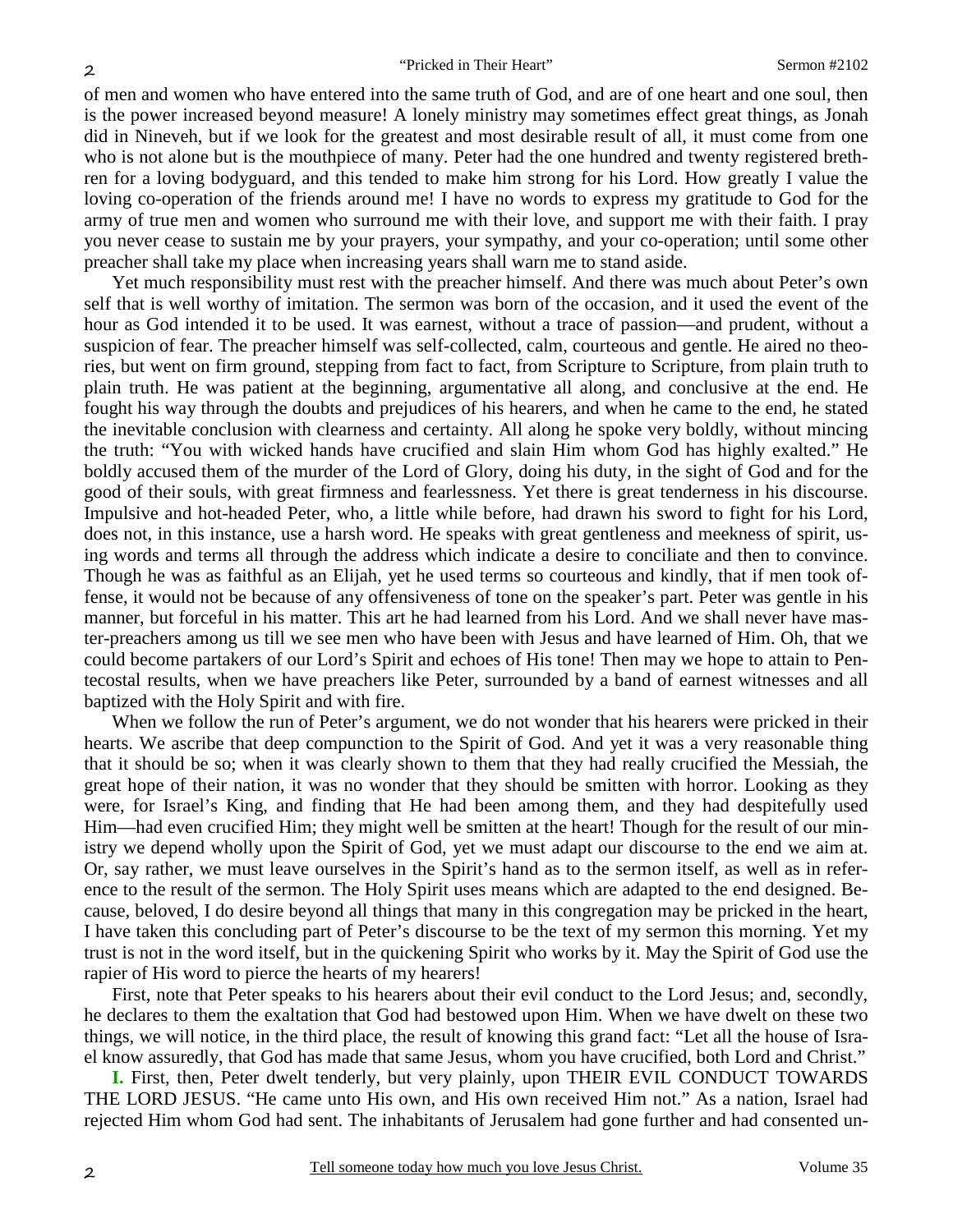to His death. No, had even clamored for it, crying, "Crucify Him, crucify Him!" Solemnly had the Jews exclaimed, "His blood be on us and on our children." None of them had protested against the murder of the innocent One. But many of them had been eager to make an end of Him. This, Peter, in plain words, charged upon them, and they could not deny it—nor did they pretend to do so. It is well when a sense of guilt compels a man to stand silent under the rebuke of God. We then have hope of him that he will seek pardon.

Brothers and Sisters, we are not in Jerusalem, and the death of our Lord happened more than eighteen hundred years ago; therefore we need not dwell upon the sin of those long since dead. It will be more profitable for us, practically, to consider how far *we* have been guilty of similar sins against the Lord Jesus Christ. Let us look at home; let each one consider his case. I may be addressing some today who have blasphemed the name of the Lord Jesus. I do not suppose that you have been guilty of the vulgar language of blasphemy, which is coarse and revolting, as well as profane. But there are politer methods of committing the same crime. Some, with their elaborate criticisms of Christianity, wound it far more seriously than atheists with their profanities. In these days, wiseacres, with their philosophy, derogate from the glory of our Lord's nature, and with their novel doctrines, undermine His gospel. Denying the atonement, or teaching it as something other than a substitutionary sacrifice; they try to make away with that which is the very heart and soul of the Redeemer's work. Men nowadays drink in opinions which lessen the guilt of sin, and of course lower the value of the atoning blood. The cross is still a stone of stumbling and a rock of offense; men do not now accept the words of the Bible as authoritative, nor the teaching of the apostles as final. They set themselves up to be teachers of the great Teacher, reformers of the divine gospel. They do not accept the teaching of the Lord Jesus one half as much as they criticize it. If any here present have been thus guilty, may the Holy Spirit convict them of their sin! Since the Lord God has made this atoning Jesus both Lord and Christ, and set Him on His right hand, any teaching which does despite to Him—however learned, however advanced, however cultured it may seem to be—is a grievous sin against the Lord God, Himself! By such conduct we are, as far as in us lies, again putting the Lord Jesus to death; we are attempting to make away with that which is the very life and glory of Christ. O my hearer, if you have denied His Deity, rejected His atoning blood, ridiculed His imputed righteousness, or scoffed at salvation by faith in Him, may you be pricked in the heart as you see that God has made that same Jesus to be Lord of all!

Much more common, however, is another sin against our Lord Jesus—namely, neglecting Him, ignoring His claims, and postponing the day of faith in Him. I trust that none here are willing to die unconverted, or would even dare to think of passing away without being washed in His precious blood. Yet, my hearers, you have lived to manhood; you have lived, by God's divine grace, to ripe years perhaps even to old age without yielding your hearts to the Lord Jesus and accepting Him as your Savior. To say the least of it, this is a very sad piece of neglect. To ignore a man altogether is, in a certain sense, as far as you are concerned, to kill that man. If you put Him out of your reckoning; if you treat Him as if He were nothing; if your estimate of life is made as if He were a cipher, you have put your Lord out of existence in reference to yourself. You treat Him with empty compliment by observing His day and hearing His word; but you have no real regard for Him. Is not this a cruel fault? From morning till night your Lord is not in all your thoughts. He never affects your dealings with your fellow men. You never endeavor to catch His spirit of love and considerateness and meekness. And thus, as a Leader and Exemplar, He is dead to you. You have never confessed your sins before Him, nor sought for pardon at His hands, nor have you looked to see whether He has borne your sins in His own body on the tree. O soul, this is base neglect—ungrateful contempt! God thinks so much of His Son that He cannot set Him too high; He has placed Him at His own right hand, and yet you will not spare Him a thought! The great God thinks heaven and earth too little for Him, and magnifies Him exceedingly above all, as King of kings and Lord of lords. And yet you treat Him as if He were of no account, and might be safely made to wait your time and leisure. Is this right? Will you treat your Savior thus? May this prick you in the heart, and may you cease from this base ingratitude!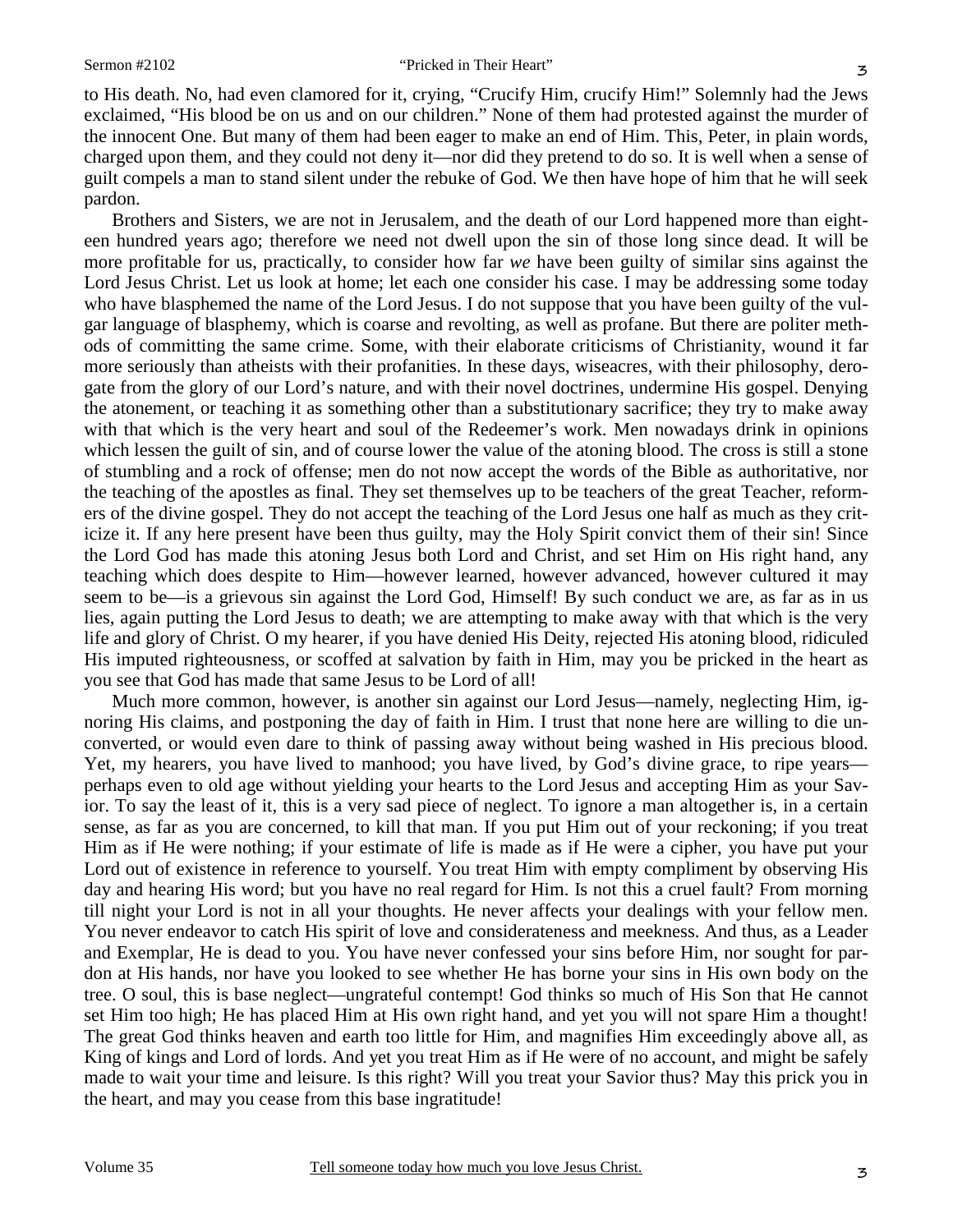There are others who have done more than this—for they have absolutely rejected Christ. I now allude to those of you who have not been able to resist the appeals made to you by the Lord's ministers; you have felt a good deal—felt more than you would like to confess; you have been so inclined to seek the Savior that you have almost done so—sin has flashed in your face like the flames of Tophet, and in alarm you have resolved to seek salvation. You have gone home to bend the knee in prayer; you have read the Scriptures to learn the way of eternal life; but, alas, an evil companion crossed your path and the question came, "Shall it be this man, or Christ?" You chose the man: I had almost said, you chose Barabbas and rejected Jesus! A sinful pleasure came before you when you had begun to be serious and the question arose, "Shall I give up this pleasure, or shall I renounce all hope of Christ?" You snatched at the pleasure and you let your Savior go! Do you not remember when you did violence to your conscience? There was an effort about it, as you stifled conviction; you had to put forth a decided act of the will to quench the Spirit of God, and to escape from the strivings of your awakened conscience. I know not to whom this may apply. But I am certain—as certain as Peter was when he spoke to the crucifiers of Christ—that I am speaking to some who have been rejecters of the Lord Jesus Christ! Some of you have distinctly rejected Him almost every Sabbath, but especially when the Word of the Lord has been with extraordinary power, and you have felt it shake you, as a lion shakes his prey. Thank God, you are not past feeling yet! I pray you; do not presume upon the continuance of your tenderness. You will not always feel as you have felt; the day may come when even the thunders of God may not be heard by your deafened ear, and the love of Christ will not affect the heart which you have made callous by willful obstinacy. Woe to the man when his heart is turned to stone! When flesh turns to stone, it is a conversion unto eternal death; just as the turning of stone to flesh is conversion to eternal life. God have mercy upon you and prick you in the heart this morning, while you yet have tenderness enough to feel that you have rejected Him whom you ought to embrace with all your heart!

I must come a little closer to some of you, who have forsaken the Lord Jesus Christ. There are a few unhappy persons here this morning, over whom I greatly grieve, because of their wanderings. And yet I am glad that they have not quite forsaken the courts of the Lord's house. These once professed to be disciples of Christ, but they have gone back and walk no more with Him. They were once numbered with us and went in and out of our solemn assemblies for prayer and breaking of bread; but now we know them not. They were not backward to confess themselves Christians, but now they deny their Lord. In former days they were zealous and apparently devout. They were quick in the service of God and sound in their creed. But there came a day; I need not describe the circumstances, for they differ in different cases; when two roads were before them and they must go either to the right or to the left. And they took the road by which they turned their back upon Christ and upon the vitality of godliness. They went off into sin and apostatized from the faith. We fear, "They went out from us but they were not of us; for if they had been of us, they would no doubt have continued with us." They have gone aside unto crooked ways, and we fear that the Lord will lead them forth with the workers of iniquity. O my backsliding hearer, I hope you are not a Judas; my trust is that you may be a Peter! You have denied your Master, but I hope you will yet weep bitterly and be restored to your Lord's service, for your good I must bring home your wanderings to you. May the Lord prick you in the heart about them! Why have you left your Lord? Wherein has He wearied you? There may be present persons from the country, or friends from America who were once glad to be numbered with the children of God—but now they care nothing for God, or His people. Alas, they take part with the adversaries of Christ and the despisers of His precious blood! Friend, you are here this morning that I may bring your sin to remembrance, and ask you why you have done this thing! Were you a hypocrite? If not, why have you turned aside? God has exalted to His throne the Savior on whom you have turned your back; have you not acted madly in what you have done? The Most High God is on the side of Jesus, and you are avowedly on the other side—is this right, or wise? It is painful to me to speak of these things. I hope it is far more painful for you to hear them. I want you to feel as David did, when his heart smote him. What have you been doing? Has the Lord Jesus deserved this at your hands? Turn, I pray you, from your evil ways, and turn unto the Lord with full purpose of heart.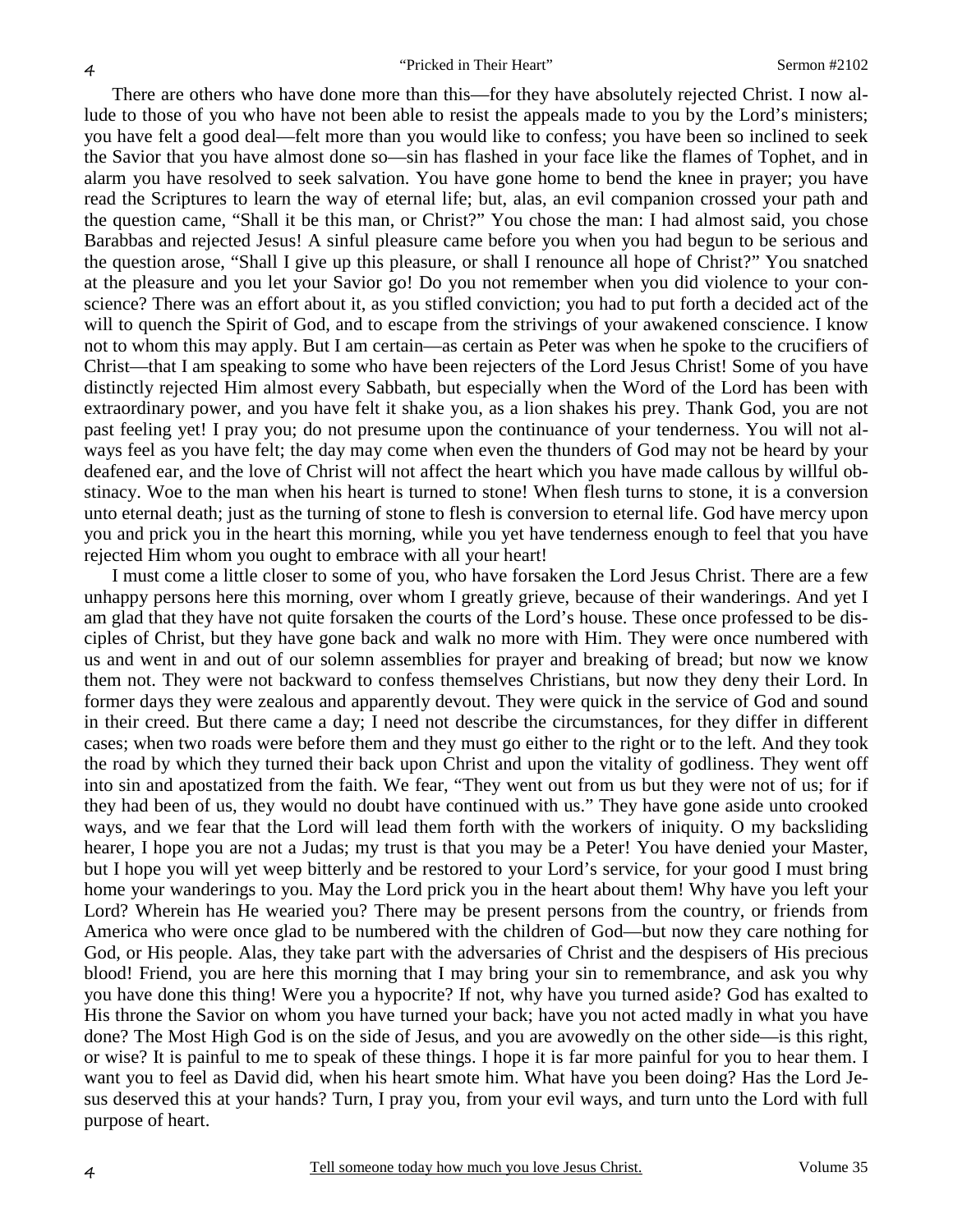**II.** After Peter had dwelt upon the sin of his hearers in treating the Lord so ill, he declared to them THE EXALTATION BESTOWED ON HIM BY GOD. The great God loved and honored and exalted that same Jesus whom they had crucified. O my hearers, whatever you may think of the Lord Jesus, God thinks everything of Him! To you He may be dead and buried, but God has raised Him from the dead. To God He is the ever-living, the ever well-beloved Christ; you cannot destroy the Lord Jesus, or His cause; if you could do all that the most malicious heart could suggest, you could not really defeat Him. Men wreaked their vengeance on Him once; they put Him to a felon's death; they laid Him in the grave and sealed the stone. But He rose again, for God was on His side. My hearer, whatever you do, you cannot shake the truth of the gospel, nor rob the Lord Jesus of a single beam of His glory! He lives and reigns, and He will live and reign, whatever becomes of you. You may refuse His salvation but He is still a Savior and a great one. His gospel chariot rolls on, and every stone which is placed to hinder it is crushed into the earth and compelled to make a road for Him. If you resist the Lord, you do it at your peril. And, fool, you do it in vain; you might as well hope to reverse the laws of nature, quench the sun, and snatch the moon from her orbit, as hope to overthrow the cause and kingdom of the Lord Jesus; for God is on His side, and His throne is established forever! God has raised His Son from the dead and taken Him up to sit at His right hand—and there He will remain while His enemies shall be made His footstool. By this you may see what evil you have done through rejecting Christ, and may know who He is whom you have neglected, refused and forsaken.

Let me remind you that when we read of our Lord as being at the right hand of God, we perceive that He enjoys infinite happiness. At the right hand of God there are pleasures forevermore. And David said, as the representative of our Lord, "You have made known to me the ways of life; you shall make me full of joy with Your countenance." He who was the Man of Sorrows now overflows with gladness! All His work and warfare done, He rests in boundless blessedness; His priestly work being finished, He sits down; no more does He feel the cross and nails, no more does He endure the mockery of cruel eyes and ribald lips. He is full of joy, that joy which He bids His people share when He says, "Enter you into the joy of your Lord." His portion is measureless, infinite, inconceivable delight. Can it be that you are opposed to Him and neglect Him, while God lavishes upon Him more than all the bliss of heaven, and makes Him to be the fountain of unspeakable delight to all His redeemed ones? Grieve that you should grieve Him whom God thus loads with blessedness!

Moreover, remember that at the right hand of God our Lord sits in infinite majesty. Jesus, whom you think little of; Jesus, from whom you turn aside; is today adored of angels, obeyed by seraphs, worshipped by just men made perfect. He is the highest in the highest heavens. Do you not hear the blast of heaven's trumpets which proclaim Him head over principalities and powers? Do you not hear the song which ascribes to Him honor and glory and power and dominion and might? My faith anticipates the happy day when I shall stand a courtier in His unrivalled courts and behold Him, the Lamb upon the throne, reigning high over all, with every knee in heaven and in earth gladly bowing before Him! Can it be that you have neglected Him whom God has exalted? Can it be that you have refused Him, that you have done despite to Him, that you have, as far as you could, put Him to death—whom Jehovah has made Lord of all?

Nor is this all; for the place at the right hand of God, to which He is now exalted, is the place of power. There sits the Mediator, the Son of God, the man, Christ Jesus, while His enemies are being subdued under Him. Do not believe it, O proudest of doubters, that you can take away from Christ any measure of His power! He overrules all mortal things; He directs the movements of the stars; He rules the armies of heaven; He restrains the rage of His adversaries, and what He allows to be let loose He turns to His glory. All power is given to Him in heaven and earth. He reigns in the three realms of Nature, providence and grace. His kingdom rules over all and of His dominion there shall be no end. O sirs, what do our hearts suggest but that we bow at His feet? That we worship Him with loving reverence? That we yield to that supreme power which is used for purposes of love? Yet it is this Christ, this mighty Christ, who is set at nothing by some of you, so that you run the risk of perishing because you have no heart for Him and His great salvation!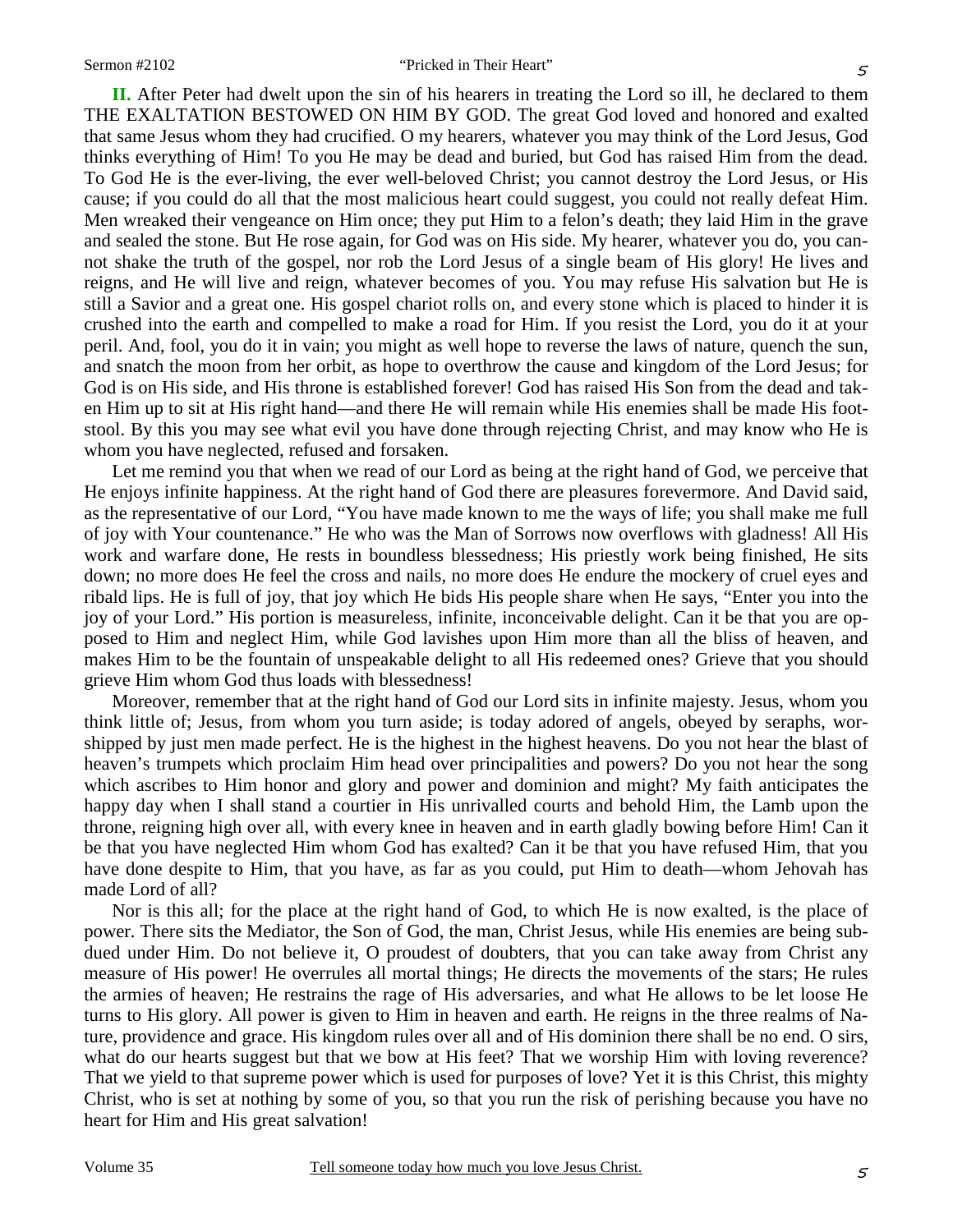Learn, next, that He is at the right hand of the Majesty in the heavens, seated as our Judge. If we refuse Him as a Savior, we shall not be able to escape from Him as Judge in the last great day. All the acts of men are being recorded, and in that day, when the great white throne shall be set in the heavens, all things shall be made manifest, and we must stand unveiled in His presence. You have often heard and sung of Him whose face was more marred than that of any man, when He was here as a sacrifice for guilty men; if you refuse Him, you will have to stand before His bar to answer for it! The most awful sight for the impenitent in the Day of Judgment will be the face of the Lord Jesus Christ. I do not find that they cry, "Hide us from the tempest," nor, "Hide us from the angelic guards," nor, "Hide us from their swords of fire," but, "Hide us from the face of *HIM* that sits on the throne, and from the wrath of the Lamb." Love, when once it turns to wrath, is terrible beyond compare; as oil when set on fire blazes with great force, so the meek and loving Jesus, when finally rejected, will exhibit a wrath more terrible than death—

#### *"You sinners, seek His grace, Whose wrath you cannot bear; Fly to the shelter of His cross, And find salvation there."*

Perhaps, through ignorance you have rebelled; repent and take another course. You supposed that when you kicked against a sermon, you had only put down the minister's words, but in reality you resisted the Savior's love! You thought that when you turned away from Christ and His people, it was only leaving a church and having your name crossed out of a book. Ah, sirs, take heed, for I fear you have left the Lamb of God and renounced your part in His Book of Life! At the last it may turn out to have been an awful thing to have been put forth from the Church of Christ on earth; for when we, as a church, do our Lord's bidding, that which we bind on earth is bound in heaven. In refusing the Lord's Word, you refuse Him who speaks from heaven—you refuse not only His words, but Himself, and He shall be your Judge—your Judge most just, most holy. Oh, how will you bear it? How will you bear to stand at the bar of the despised Savior?

Peter also showed his hearers that the Lord was greatly exalted in heaven as the head over all things to His church, for He had that day shed abroad the Holy Spirit. When the Holy Spirit comes, He comes from Christ, and as the witness of His power; He proceeds from the Father, and the Son, and He bears witness with both; Christ's power was marvelously proved when, after He had been but a little while in heaven, He was able to bestow such gifts upon men—and especially to send the tongues of fire and the rushing mighty wind, which betoken the energy of the Holy Spirit! He is such a Lord that He can save or destroy. The Christ that died upon the cross has all things committed into His hands. He can, this morning, send forth salvation to the ends of the earth, so that multitudes shall believe and live. For Him has God exalted with His right hand to be a Prince and a Savior, to give repentance and forgiveness of sins. Or, He can turn the key the other way and shut the door against this unbelieving generation, for He opens, and no man shuts; and He shuts and no man opens. In any case, be sure of this, you Gentiles, even as Peter would have the house of Israel be sure of it, that, "God has made that same Jesus, whom you have crucified, both Lord and Christ."

I notice that, at this time, few writers or preachers use the expression, "Our Lord, Jesus Christ." We have lives of Christ and lives of Jesus, but, brethren, he IS THE LORD. Jesus is both Lord and Christ we need to acknowledge His Deity, His dominion, and His divine anointing. He is "God over all, blessed forever," and we can never praise Him too much. A great and grievous error of the times is a lack of reverence for our Lord and His sacrifice. To sit in judgment on His sacred teaching is to spit in His face; to deny His miracles is to strip Him of His own clothes; to make Him out to be a mere teacher of ethics is to mock Him with a purple robe; and to deny His atonement, in philosophical phraseology, is to crown Him with thorns and crucify Him afresh, and put Him to an open shame. Be not guilty of this, my hearers, for God has made this same Jesus, "both Lord and Christ." Let us worship Him as Lord, and trust Him as Christ.

**III.** Now I come to my closing point, which is, THE RESULT OF KNOWING THIS ASSUREDLY. May I here pause to ask—do you know this assuredly? I hope all of you believe that God has made Jesus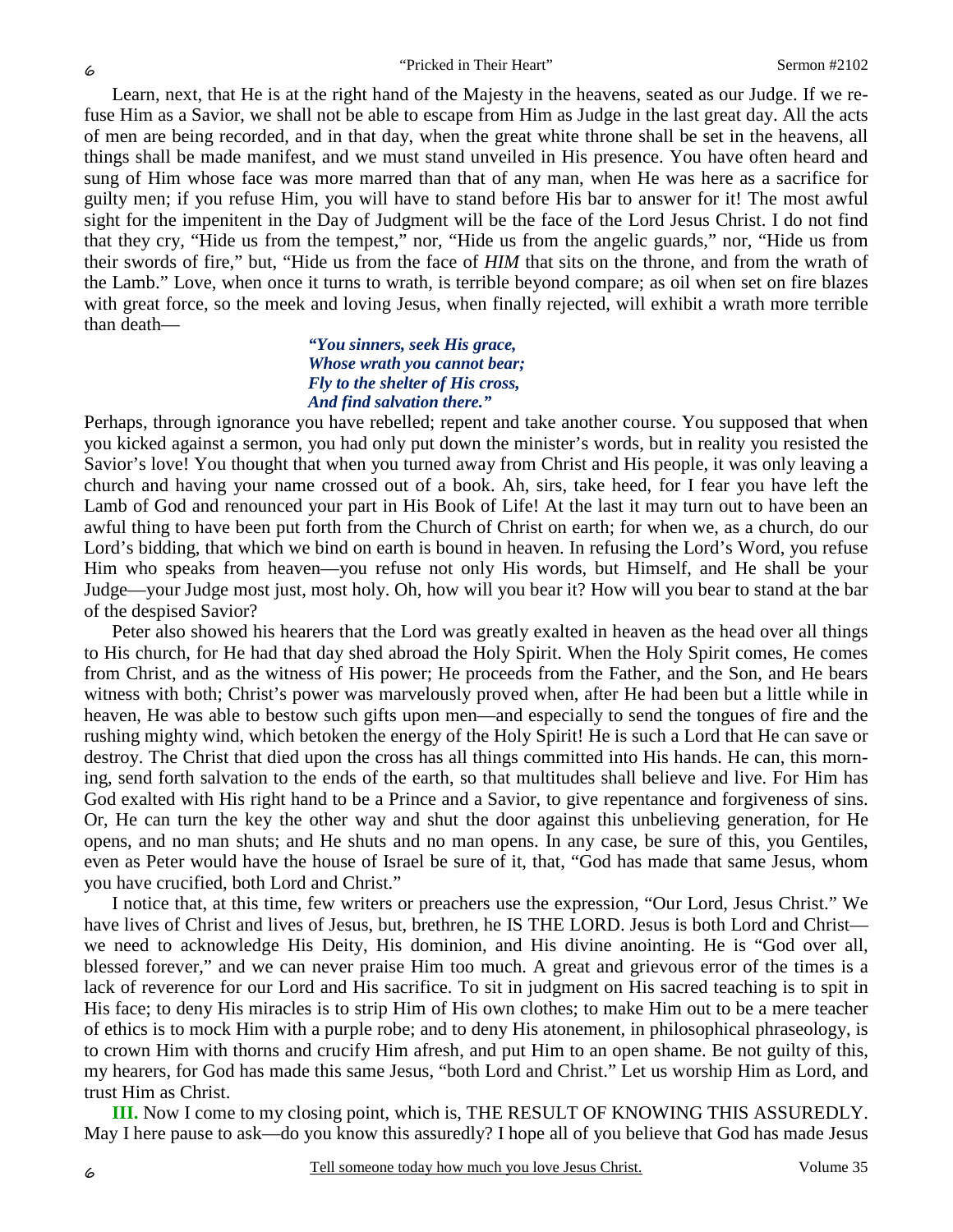Christ the Mediator, in His complex person, as God and man, to be "both Lord and Christ." He was Lord, as God, always; but as God and man, He is now Lord and Christ. Manhood and Godhead are in Him united in one wondrous person, and this person is, "both Lord and Christ." You believe it. But do you so believe it that it is a fact of the utmost importance to you? Will you assuredly believe it, that the man of Nazareth, who died on Calvary, is today both Lord and Christ? If you do now believe this, what are your feelings as you review your past misconduct towards Him? Does not your past neglect prick you in the heart? If you do not so believe, it is of little use for me to describe what the result of such belief would be, for that result will not take place in you; but if you have so believed, and Jesus is to you Lord and Christ, you will look on Him whom you have pierced and mourn for Him. As you remember your negligence of Him, your rejection of Him, your backsliding from Him, and all your ungrateful acts which show contempt of Him, your heart will be ready to break, and you will be seized with a great sorrow and a hearty repentance. The Lord work it in you, for His Son's sake!

Observe, that as the result of Peter's sermon, his hearers felt a mortal sting—"They were pricked in their heart." The truth of God had pierced their souls; when a man finds out that he has done a fearful wrong to one who loved him, he grows sick at heart and views his own conduct with abhorrence. We all remember the story of Llewellyn and his faithful dog; the prince came back from the hunt and missed his infant child but saw marks of blood everywhere. Suspecting his dog, Gelert, of having killed the child, he drove his vengeful sword into the faithful hound, which had been bravely defending his child against a huge wolf, which lay there, all torn and dead, "tremendous still in death." Yes, he had slain the faithful creature which had preserved his child! Poor Gelert's dying yell pierced the prince to the heart. And well it might. If such emotions fitly arise when we discover that we have in error, been ungenerous and cruel to a *dog*, how ought we to feel towards the Lord Jesus, who laid down His life that we, who were His enemies, might live?

I recall an awfully tragic story of an evil couple, who kept an inn of base repute. A young man called one night to lodge. They noticed that he had gold in his purse, and they murdered him in the night. It was their own son, who had come back to gladden their old age, and wished to see whether his parents would remember him. Oh, the bitterness of their lamentation when they found that through the lust of gold they had murdered their own son!

Take out of such amazing grief its better portion, and then add to it a spiritual conviction of the sin of evil-entreating the Son of God, the perfect One, the Lover of our souls—and you come near the meaning of being "pricked in the heart." Oh, to think that we should despise Him who loved us and gave Himself for us, and should rebel against Him that bought us with His own blood while we were His enemies! I would to God that everyone here that has not come to Christ would feel a sting in his conscience now; and would mourn that he has done this exceedingly evil thing against the ever-blessed Son of God, who became man and died for love of guilty men.

When we read, "they were pricked in their heart," we may see in it the meaning that they felt a movement of love to Him—a relenting of heart, a stirring of emotion towards Him. They said to themselves, "Have we treated Him thus? What can we do to show our horror of our own conduct?" They were not merely convinced of their fault so as to be grieved, but their desires and affections went out towards the offended One, and they cried, "What shall we do? In what way can we acknowledge our wrong? Is there any way of undoing this ill towards Him whom we now love?" To this point I would have you all come. I would have you know the meaning of Newton's hymn—

> *"I saw One hanging on a tree, In agonies and blood, Who fixed His languid eyes on me, As near His cross I stood. Sure never till my latest breath Can I forget that look; It seemed to charge me with His death, Though not a word He spoke. My conscience felt and acknowledged the guilt,*

Volume 35 Tell someone today how much you love Jesus Christ.